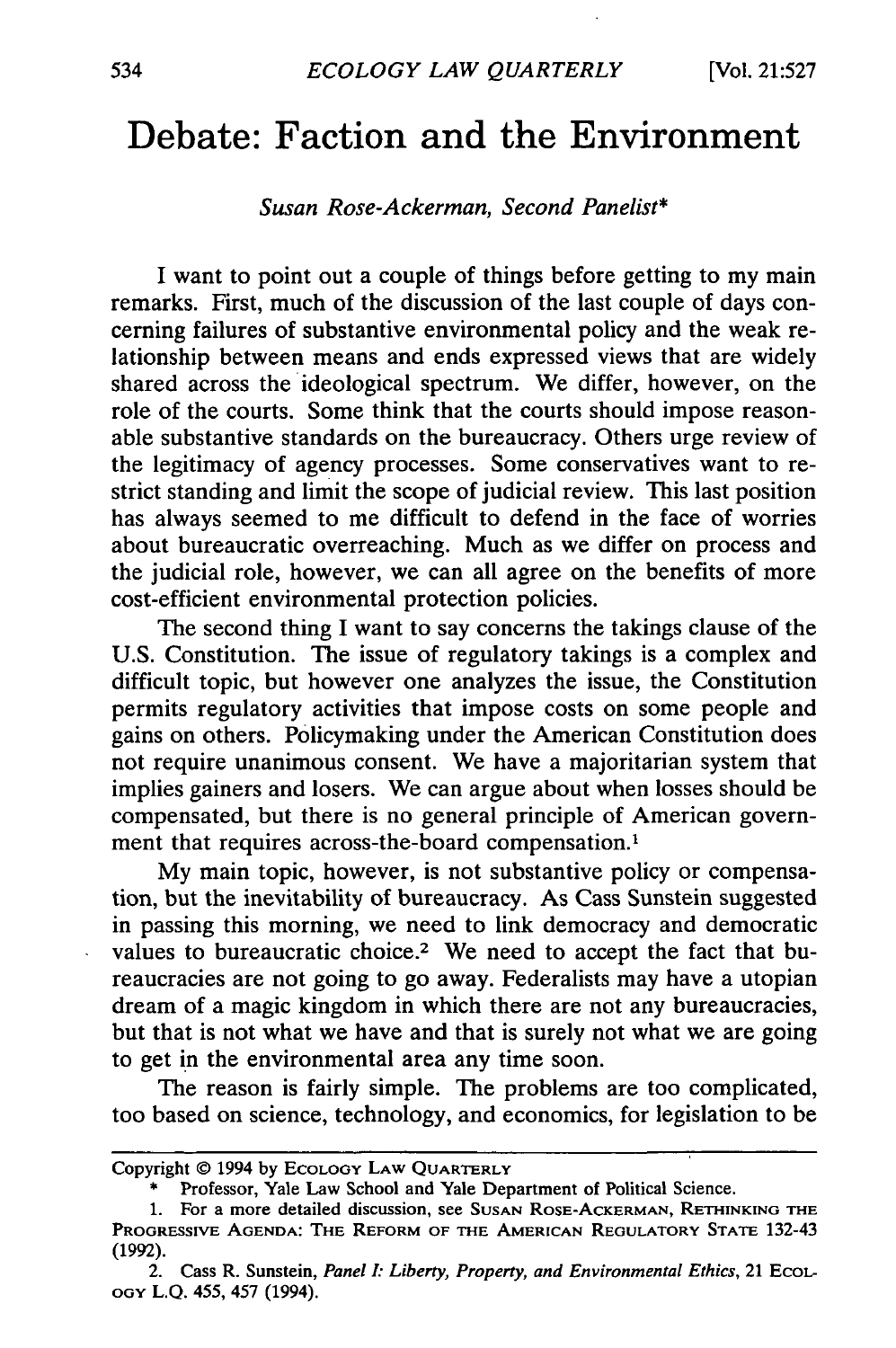self-executing. The statutes cannot be written in enough detail or with enough sensitivity to the facts to be carried out mechanically by the executive or the courts. There is going to be delegation.

Given delegation, bureaucratic processes must be democratically accountable. Democratic legitimacy is needed even though the bureaucratic process itself does not make choices by majoritarian methods. That is the strength of the Administrative Procedure Act (APA). 3 The informal rulemaking portion of the Act sets out three basic principles.4 First, when an agency plans to issue a regulation, it has to tell the public. Notice must be general. Second, the agency has to be open to outside groups and individuals seeking both to explain who will be hurt or helped by the proposed policy and to present information relevant to the ultimate decision. Third, once the decision is made, the agency has to explain itself publicly. Unlike Congress, which does not have to explain itself, the agency has to state its reasons. The bureaucratic process is not a majoritarian process, but it is nevertheless political. One check on the political aspects of bureaucratic choice is publicity and transparency.

Furthermore, a bureaucracy cannot rely entirely on the information that comes in from outside. It is not like a court that only uses data provided by the parties to the case. An agency cannot base its decision on the submissions of interested parties alone. Not all interests that will be affected by the policy are well-organized and wellinformed about the bureaucratic process. So the agency itself needs to have the scientific and social scientific capacity to understand the problem, figure out what is going on, and gather information. In other words, unlike a judge and jury, the agency should not depend entirely on the record of the hearings it holds.

Where do environmental groups come into this picture? Obviously, they are one type of group, along with industry groups, labor unions, and governments, that presents information to the bureaucracy in the policymaking process. I agree with the claim that environmental groups do not necessarily represent the public interest. What is the public interest anyway? There are many different publics There are many different interests. Environmental groups represent a particular set of values.

Such groups represent very diffuse interests. Millions of people may agree with the position of a particular environmental group, but they suffer from a problem of organization, a free-rider problem. Why should they bother to get involved when other people could bear the cost? There is a collective action problem that is particularly sali-

**<sup>3.</sup>** 5 **U.S.C. §§ 551-706 (1988).**

*<sup>&</sup>quot;4. Id. §* 553.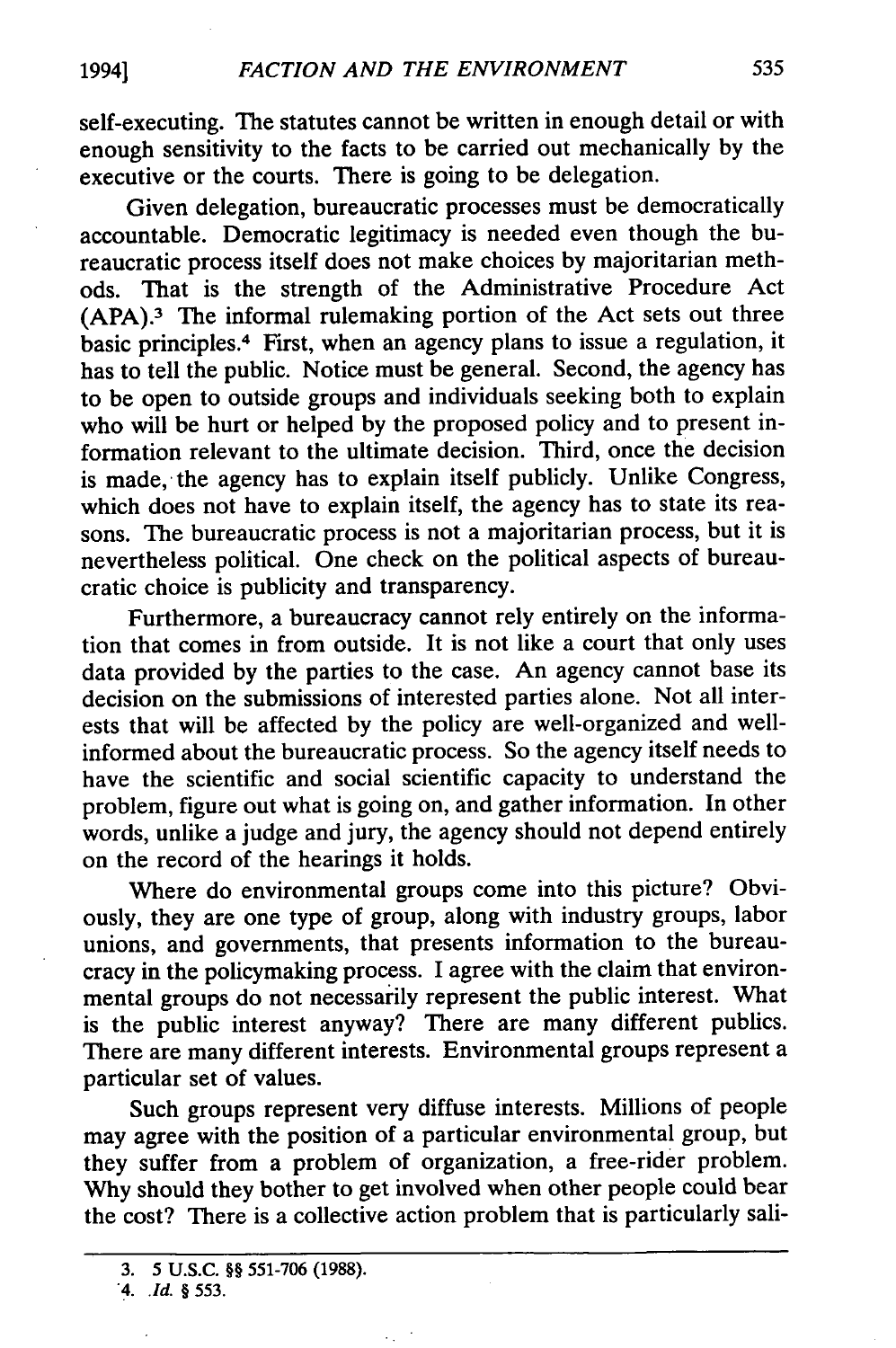ent for broad-gauged environmental interests compared with, say, a labor union or an industry trade association that is already organized. Environmental groups, even though they do not represent *the* public interest, are, nevertheless, representing a set of publics-a group of citizens, some of the public interest.

Since environmental interests have a collective action problem in organizing, agencies are justified in making an effort to hear from these groups. An agency might, for example, subsidize the groups' travel to Washington, or be sure that the groups are actually heard. Environmentalists represent important interests that need to be part of the process and need to be heard by the bureaucracy that is ultimately making the choice, but they suffer from organizational problems.

I want to distinguish this kind of process, in which the agency makes the ultimate choice on the basis of a broad-gauged open process, from what is sometimes called regulatory negotiation or "regneg." Reg-neg is currently having a little boom in the United States and Europe. It is the trendy thing to do. If reg-neg implies a process where representatives of all the groups negotiate a solution on the order of a labor-management negotiation, it is a poor model for most environmental problems. The reason is straightforward. Many of the people who are affected by the decision cannot be said to be wellrepresented in the sense that a labor union represents the interests of a worker or a trade association represents the interests of a member firm. Thus when I speak of subsidizing the participation of environmental groups in agency processes, I am not speaking about reg-neg but about more conventional agency rulemaking. I think there are many reasons to be very cautious about the widespread application of negotiated processes to the environmental area.<sup>5</sup>

Let me conclude with a few words about judicial review. Suppose the bureaucracy has been delegated policymaking responsibility. Who keeps them accountable to the public? This seems to me to be a role for the courts. In other words, the courts should not review the substance of the agency's choice, but, instead, should ask whether the agency followed procedures that were open and democratic, and whether it produced a decision that could be justified. It is here that I have difficulties with Justice Scalia's opinions mentioned by Michael Greve in his remarks.

After the plaintiffs are denied standing in the early sections of both *Lujan v. National Wildlife Federation6* and *Lujan v. Defenders of*

<sup>5.</sup> For a more detailed discussion, see Susan Rose-Ackerman, *American Administrative Law Under Siege: Is* Germany a Model?, **107** HARV. L. REv. 1279 (1994). **6.** 497 U.S. 871, 885-89 (1990).